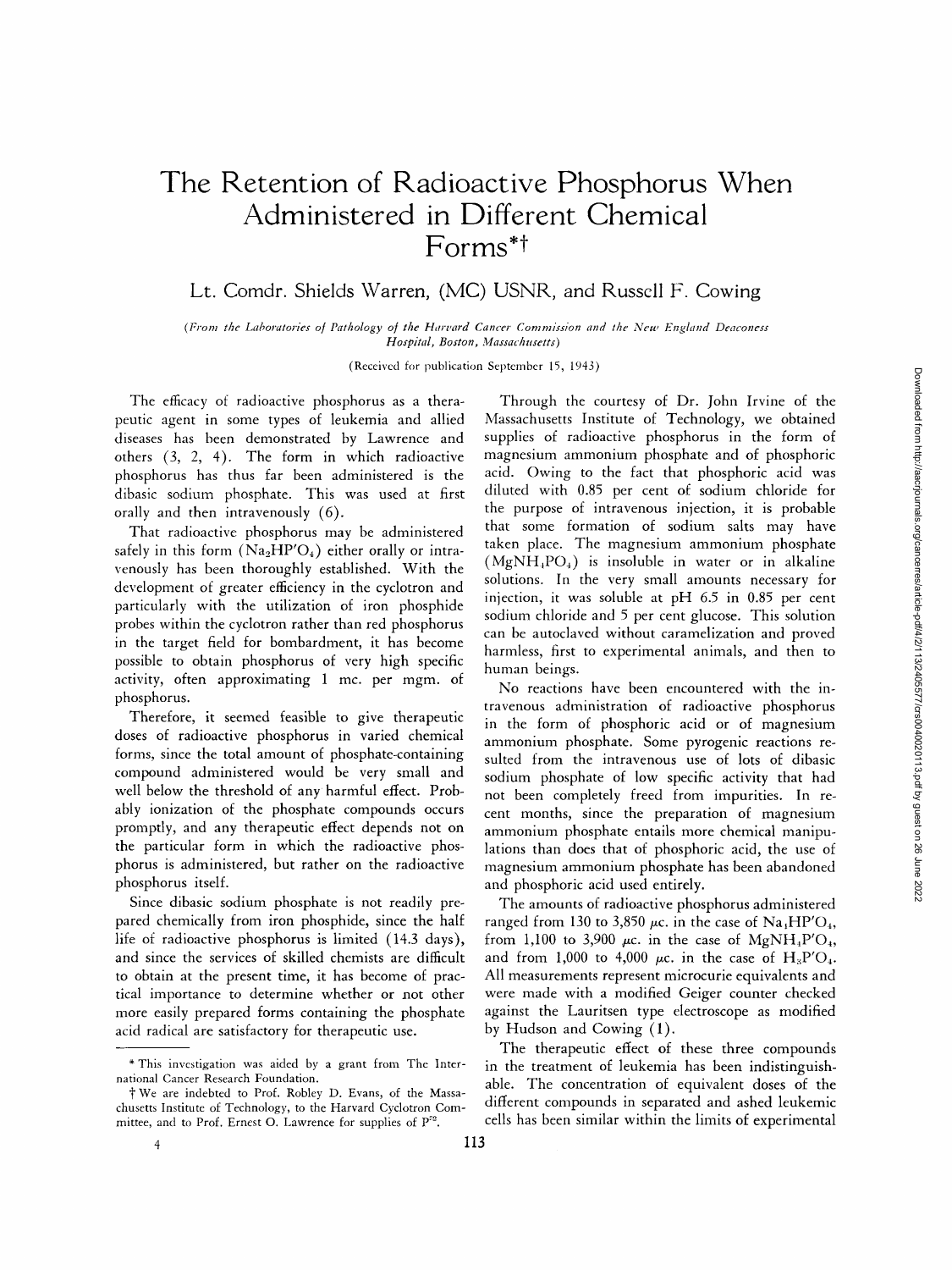error. The excretion rates have been essentially the same in all three, and conversely, the amount of retention in the body.

In order to demonstrate this point clearly, a set of three "scatter" graphs has been plotted, one for each of the three compounds. Fig.  $1^{\overline{1}}$  represents the per-

be noted that the three graphs are essentially similar and might well be superimposed.

The case showing the relatively low retention in Fig. 1 has already been commented upon (5). This was a case of benzol poisoning simulating leukemia. Whether the poorer retention was chance or char-



FIG. 1.-Percentage of retention of radioactive phosphorus when administered intravenously as Na2HP'O.



Fig. 2.-Percentage of retention of radioactive phosphorus when administered intravenously as MgNH4P'O<sub>1</sub>.

centage of retention of  $P^{32}$  administered as  $Na<sub>2</sub>HP'O<sub>4</sub>$ . Fig. 2 represents that for  $MgNH_4P'O_4$ . Fig. 3 represents that for  $H_3P'O_4$ . Each point on the graph represents a single determination of the percentage of the original dose of radioactive phosphorus administered retained in the body at that given time. The calculations have been carried out to allow for both excretion from the body and decay of radioactivity. It will acteristic of the disease has not been determined, as further studies were not carried out.

In Fig. 2 a single case shows rapid excretion. This was a dose of 3.9 mc. equivalents administered to a patient with subacute lymphatic leukemia. The patient was having severe intestinal hemorrhages. The increased loss was due to large amounts of radioactive phosphorus present in the stools, which also contained large amounts of blood. It is probable, therefore, that this does not represent loss due to true excretion, but

<sup>&</sup>lt;sup>1</sup> Fig. 1 has been used in "The Retention of Radioactive Phosphorus in Leukemic Patients" (5).